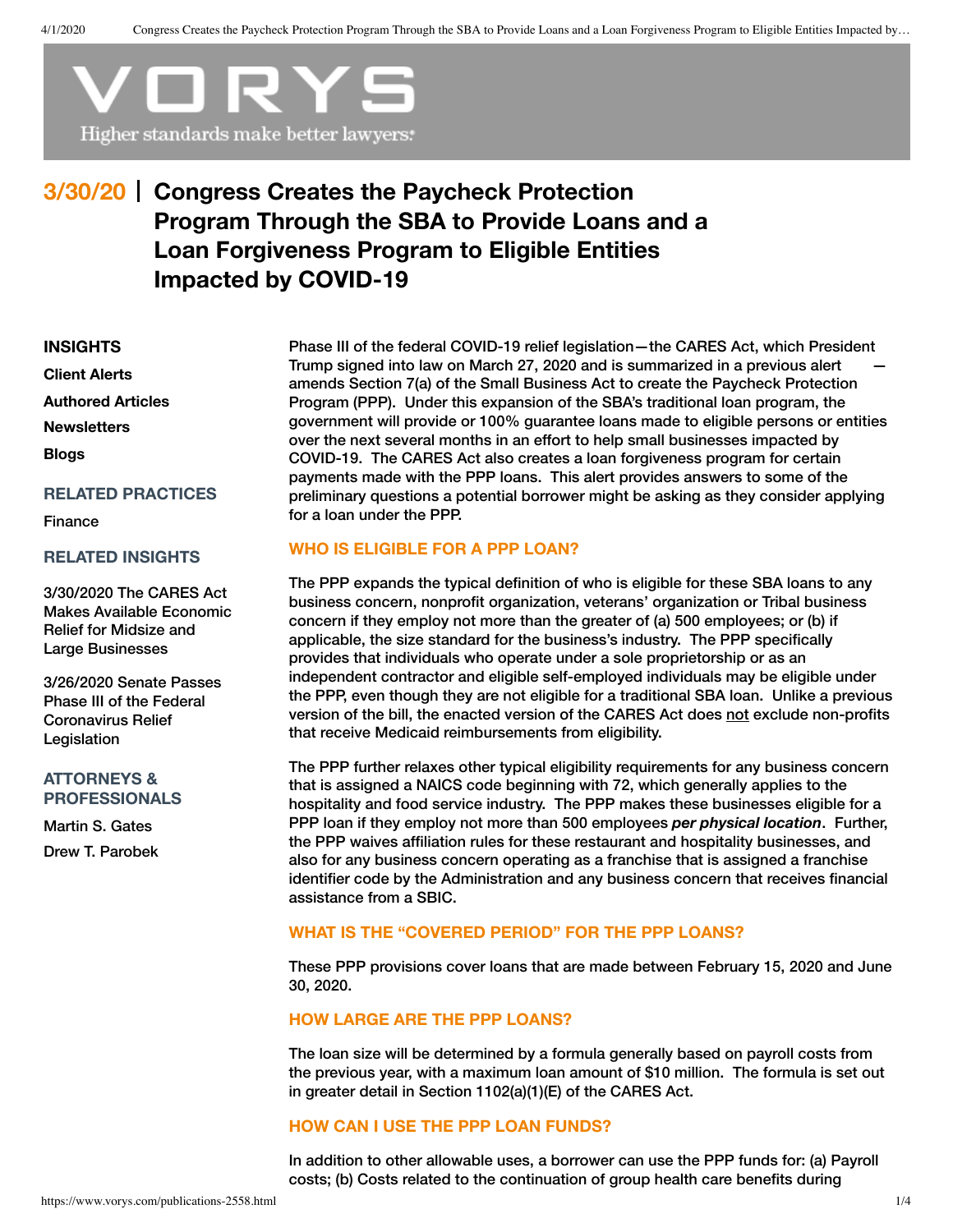periods of paid sick, medical, or family leave, and insurance premiums; (c) Employee salaries, commissions, or similar compensations; (d) Payments of interest on any mortgage obligation (which does not include any prepayment of or payment of principal on a mortgage obligation); (e) Rent; (f) Utilities; and (g) Interest on any other debt obligations that were incurred before the covered period. See Section 1102(a)(1) of the CARES Act for a more detailed definition of what is and is not included in the term "payroll costs."

### **HOW DOES THE LOAN FORGIVENESS ASPECT WORK?**

The CARES Act implements a loan forgiveness program for loans received under the PPP. A borrower is eligible for loan forgiveness in an amount equal to the costs incurred and payments made *during the eight week period following loan origination* in the following categories:

- Payroll costs;
- Any payment of interest on any covered mortgage (which does not include any prepayment of or payment of principal on a mortgage obligation);
- Any payment on any covered rent obligation; and
- Any covered utility payment.

A borrower with tipped employees may receive forgiveness for additional wages paid to those employees. The forgiveness amount cannot exceed the principal amount of the loan.

Borrowers seeking loan forgiveness must provide sufficient documentation verifying all employee and salary information. Lenders will be required to make a decision on forgiveness within 60 days of receiving a loan forgiveness application. Amounts forgiven under this section are considered canceled indebtedness by a lender authorized under 7(a) of the Small Business Act. For IRS purposes, any amount which would be includible in gross income of the eligible recipient by reason of loan forgiveness shall be excluded from gross income.

# **WILL MY LOAN FORGIVENESS AMOUNT BE AFFECTED IF MY BUSINESS EXPERIENCES LAYOFFS?**

The loan forgiveness amount will be reduced based on employee and salary reductions, but the PPP makes exemptions for that reduction if a borrower re-hires its employees or eliminates the salary reductions by June 30, 2020.

To calculate the amount to be forgiven as reduced based on employee reduction, the PPP uses the following formulas:

- *Non-seasonal employers* Forgiveness amount x (the average number of FTE employees per month between February 15, 2020 and June 30, 2020 **÷** the average number of FTE employees per month between [February 15, 2019 and June 30, 2019 **or** January 1, 2020 and February 29, 2020 at the election of the borrower]).
- *Seasonal employers* Forgiveness amount x (the average number of FTE employees per month between February 15, 2020 and June 30, 2020 **÷** the average number of FTE employees per month between February 15, 2019 and June 30, 2019).

The loan forgiveness amount will also be reduced by the amount of any reduction in total salary or wages of any employee that is in excess of 25% of the total salary or wages of the employee during the most recent full quarter before the covered period. This does not apply for individuals who, in any single pay period, received wages at an annualized rate of pay over \$100,000.

#### **WHAT HAPPENS TO LOAN AMOUNTS THAT ARE NOT FORGIVEN?**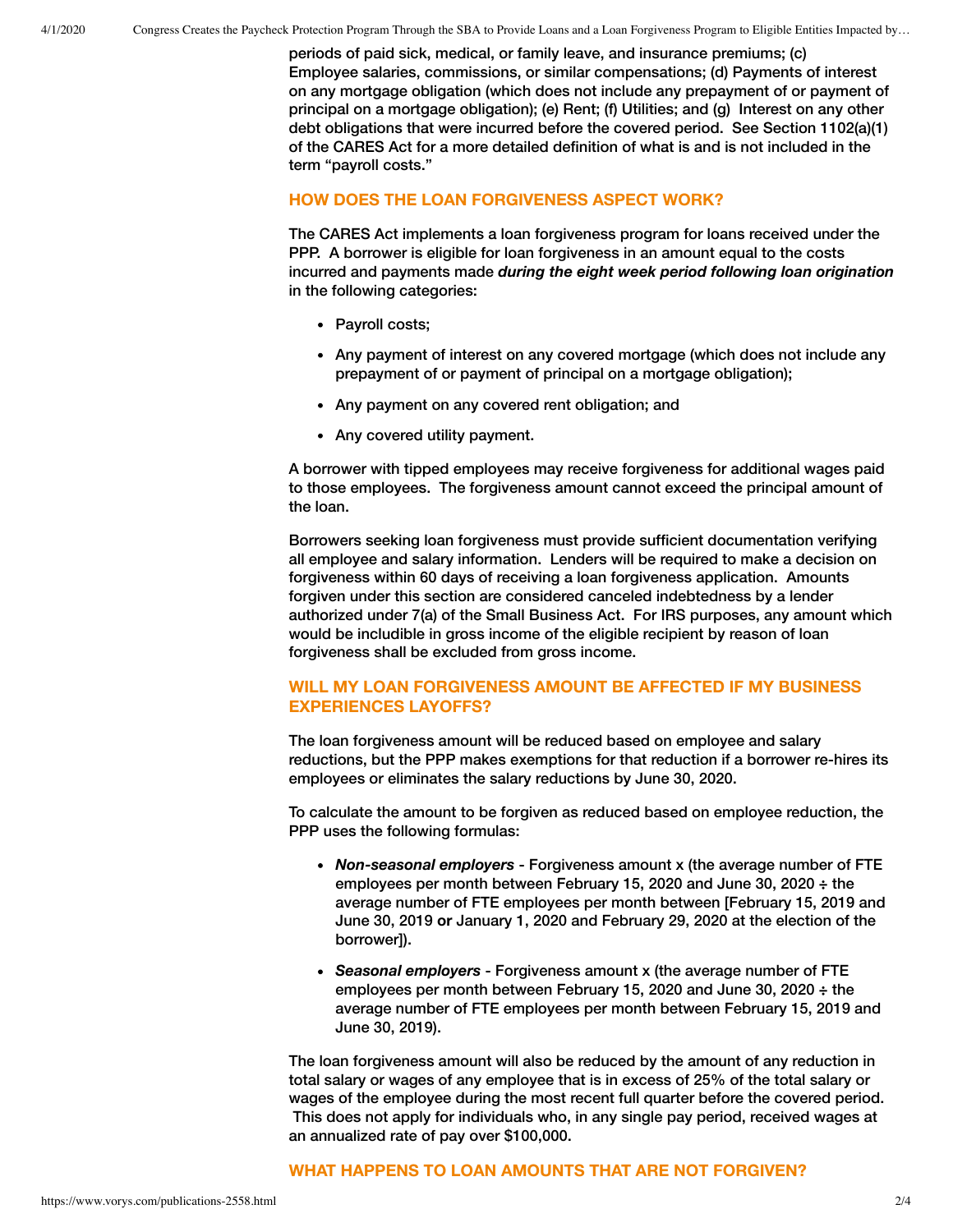For covered loans that have a remaining balance after the loan forgiveness reduction, the remaining balance is guaranteed by the SBA, the loan will have a maximum maturity date of 10 years from application of loan forgiveness, and the interest rate cannot exceed 4%. There is no prepayment penalty for covered loans. The PPP also provides for no debt service payments for at least six months and not more than one year.

#### **WHAT IS THE PROCESS FOR OBTAINING A PPP LOAN?**

You should contact your lender to determine if they are participating in this program and, if so, the details of their application process. The PPP permits the government to expand the number of lenders under this program, and allows those lenders to make and approve loans, including determining borrower eligibility. In evaluating eligibility, the lender is required to consider whether the borrower was in operation on February 15, 2020 and if it either had employees for which it paid salary and payroll taxes or paid independent contractors as reported on a Form 1099-Misc.

As part of the application, an applicant must make a good faith certification:

- That current economic conditions makes the loan necessary to support ongoing operations;
- Acknowledging that funds will be used to retain workers and maintain payroll or make mortgage payments, lease payments, and utility payments;
- That the recipient does not have an application pending for a loan under this subsection **for the same purpose** and duplicative of amounts applied for or received under a covered loan; and
- Between February 15, 2020 and December 31, 2020, the recipient has not received amounts under this subsection for the same purpose.

The PPP waives several typical SBA loan requirements, including the requirement that a small business concern is unable to obtain credit elsewhere (the "credit elsewhere" requirement) and the personal guarantee requirement.

# **DOES THE CARES ACT PROVIDE ANY OTHER TYPES OF RELIEF FOR SMALL BUSINESSES?**

The SBA is also offering low-interest federal disaster loans (EIDL loans) of up to \$2 million for working capital to small businesses suffering substantial economic injury. Be aware that this program is separate from the PPP and uses different definitions and terms. To qualify for these federal disaster loans, a small business must meet the eligibility requirements, which include:

- Located within a state or territory in which the SBA has issued a disaster declaration, which now cover nearly all, if not all, of the United States;
- Demonstration of the financial impact of COVID-19 on its business operations.

For EIDL loans made in response to the COVID-19 between the period of January 31, 2020 and December 31, 2020, the government is waiving (1) the personal guarantee requirement for loans up to \$200,000; (2) the requirement that an applicant must be in business for more than one year; and (3) the requirement that an applicant is unable to obtain credit elsewhere.

Be careful when deciding whether to apply for an EIDL loan or a PPP loan. Based on the certification required for a PPP loan, it appears that a borrower may not apply for and obtain a PPP loan if they have an application pending for or have received an EIDL loan intended for the same purposes. The PPP does, however, allow a borrower to refinance into a PPP loan the outstanding amount of an EIDL disaster loan unrelated to COVID-19 made between January 31, 2020 and the refinancing date. Future guidance from the SBA will hopefully further clarify how the various loan programs work together.